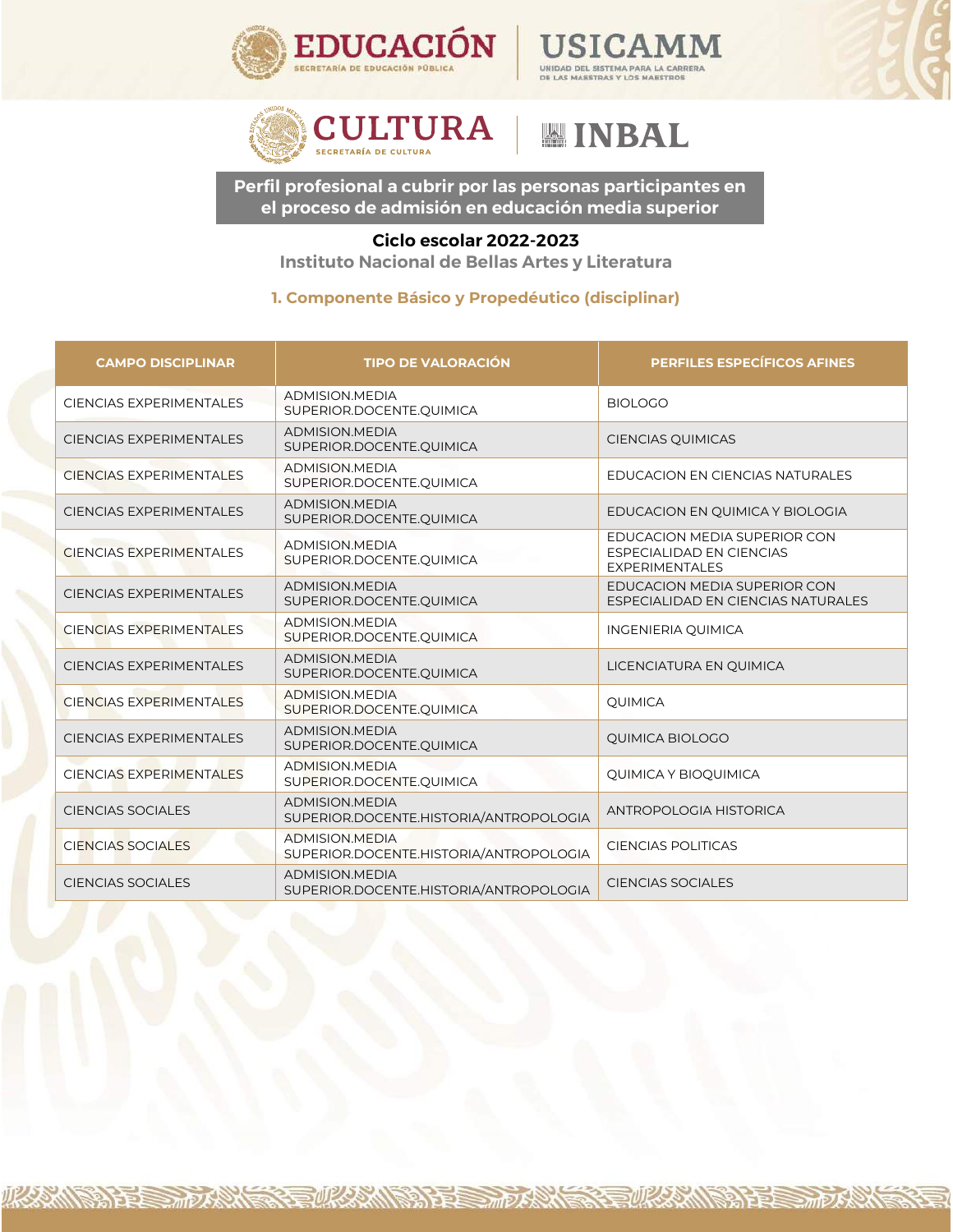





| <b>CAMPO DISCIPLINAR</b> | <b>TIPO DE VALORACIÓN</b>                                            | <b>PERFILES ESPECÍFICOS AFINES</b>                                |
|--------------------------|----------------------------------------------------------------------|-------------------------------------------------------------------|
| <b>CIENCIAS SOCIALES</b> | <b>ADMISION.MEDIA</b><br>SUPERIOR.DOCENTE.HISTORIA/ANTROPOLOGI<br>Α  | EDUCACION MEDIA EN HISTORIA                                       |
| <b>CIENCIAS SOCIALES</b> | ADMISION.MEDIA<br>SUPERIOR.DOCENTE.HISTORIA/ANTROPOLOGI<br>Α         | EDUCACION MEDIA SUPERIOR CON<br><b>ESPECIAL EN HISTORIA</b>       |
| <b>CIENCIAS SOCIALES</b> | <b>ADMISION.MEDIA</b><br>SUPERIOR.DOCENTE.HISTORIA/ANTROPOLOGI<br>Α  | EDUCACION MEDIA SUPERIOR CON<br>ESPECIALIDAD EN CIENCIAS SOCIALES |
| <b>CIENCIAS SOCIALES</b> | <b>ADMISION, MEDIA</b><br>SUPERIOR.DOCENTE.HISTORIA/ANTROPOLOGI<br>A | EDUCACION MEDIA SUPERIOR EN HISTORIA                              |
| <b>CIENCIAS SOCIALES</b> | <b>ADMISION.MEDIA</b><br>SUPERIOR.DOCENTE.HISTORIA/ANTROPOLOGI<br>A  | ENSEÑANZA EN HISTORIA                                             |
| <b>CIENCIAS SOCIALES</b> | ADMISION.MEDIA<br>SUPERIOR.DOCENTE.HISTORIA/ANTROPOLOGI<br>A         | <b>FILOSOFIA</b>                                                  |
| <b>CIENCIAS SOCIALES</b> | <b>ADMISION.MEDIA</b><br>SUPERIOR.DOCENTE.HISTORIA/ANTROPOLOGI<br>A  | <b>HISTORIA</b>                                                   |
| <b>CIENCIAS SOCIALES</b> | ADMISION.MEDIA<br>SUPERIOR.DOCENTE.HISTORIA/ANTROPOLOGI<br>А         | HISTORIA DE HUMANIDADES                                           |
| <b>CIENCIAS SOCIALES</b> | <b>ADMISION.MEDIA</b><br>SUPERIOR.DOCENTE.HISTORIA/ANTROPOLOGI<br>Α  | HISTORIA DE LA ANTROPOLOGIA                                       |
| <b>CIENCIAS SOCIALES</b> | ADMISION.MEDIA<br>SUPERIOR.DOCENTE.HISTORIA/ANTROPOLOGI<br>А         | <b>HISTORIA DE MEXICO</b>                                         |
| <b>CIENCIAS SOCIALES</b> | <b>ADMISION.MEDIA</b><br>SUPERIOR.DOCENTE.HISTORIA/ANTROPOLOGI<br>Α  | <b>HISTORIA DEL ARTE</b>                                          |
| <b>CIENCIAS SOCIALES</b> | ADMISION.MEDIA<br>SUPERIOR.DOCENTE.HISTORIA/ANTROPOLOGI<br>A         | <b>HISTORIA GENERAL</b>                                           |
| <b>CIENCIAS SOCIALES</b> | <b>ADMISION.MEDIA</b><br>SUPERIOR.DOCENTE.HISTORIA/ANTROPOLOGI<br>A  | LICENCIATURA EN HISTORIA                                          |
| <b>COMUNICACION</b>      | ADMISION.MEDIA<br>SUPERIOR.DOCENTE.INFORMATICA                       | ADMINISTRACION DE TECNOLOGIAS DE LA<br><b>INFORMACION</b>         |
| COMUNICACION             | <b>ADMISION.MEDIA</b><br>SUPERIOR.DOCENTE.INFORMATICA                | <b>ANALISIS DE SISTEMAS</b>                                       |
| <b>COMUNICACION</b>      | ADMISION.MEDIA<br>SUPERIOR.DOCENTE.INFORMATICA                       | ANALISTA DE SISTEMAS                                              |
| <b>COMUNICACION</b>      | ADMISION.MEDIA<br>SUPERIOR.DOCENTE.INFORMATICA                       | CIENCIAS COMPUTACIONALES                                          |
| <b>COMUNICACION</b>      | ADMISION.MEDIA<br>SUPERIOR.DOCENTE.INFORMATICA                       | CIENCIAS DE LA COMPUTACION                                        |
| <b>COMUNICACION</b>      | ADMISION.MEDIA<br>SUPERIOR.DOCENTE.INFORMATICA                       | CIENCIAS DE LA COMPUTACION EN TODAS<br><b>SUS ESPECIALIDADES</b>  |
| <b>COMUNICACION</b>      | ADMISION.MEDIA<br>SUPERIOR.DOCENTE.INFORMATICA                       | CIENCIAS DE LA INFORMATICA                                        |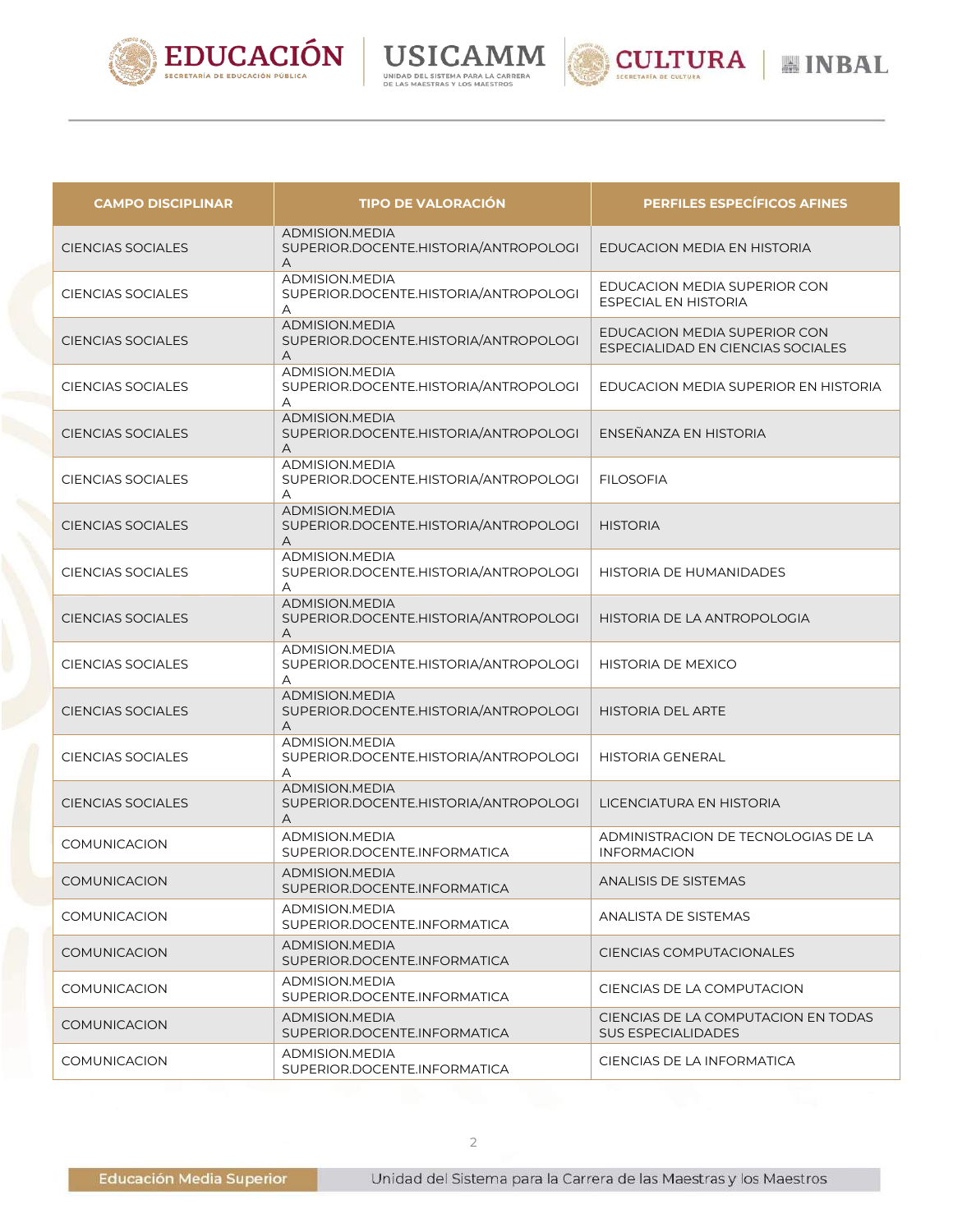





**MINBAL** 

| <b>CAMPO DISCIPLINAR</b> | <b>TIPO DE VALORACIÓN</b>                                                       | <b>PERFILES ESPECÍFICOS AFINES</b>                                                                                |
|--------------------------|---------------------------------------------------------------------------------|-------------------------------------------------------------------------------------------------------------------|
| <b>COMUNICACION</b>      | ADMISION.MEDIA<br>SUPERIOR.DOCENTE.INFORMATICA                                  | <b>CIENCIAS EN COMPUTACION</b>                                                                                    |
| <b>COMUNICACION</b>      | ADMISION.MEDIA<br>SUPERIOR.DOCENTE.INFORMATICA                                  | <b>COMPUTACION E INFORMATICA</b>                                                                                  |
| <b>COMUNICACION</b>      | ADMISION.MEDIA<br>SUPERIOR.DOCENTE.INFORMATICA                                  | DESARROLLO DE APLICACIONES<br><b>COMPUTACIONALES</b>                                                              |
| <b>COMUNICACION</b>      | <b>ADMISION.MEDIA</b><br>SUPERIOR.DOCENTE.INFORMATICA                           | DISEÑADOR DE PROGRAMAS DE<br><b>COMPUTACION</b>                                                                   |
| <b>COMUNICACION</b>      | ADMISION.MEDIA<br>SUPERIOR.DOCENTE.INFORMATICA                                  | <b>INFORMATICA</b>                                                                                                |
| <b>COMUNICACION</b>      | ADMISION.MEDIA<br>SUPERIOR.DOCENTE.INFORMATICA                                  | INGENIERIA EN CIENCIAS DE LA<br><b>COMPUTACION</b>                                                                |
| <b>COMUNICACION</b>      | ADMISION.MEDIA<br>SUPERIOR.DOCENTE.INFORMATICA                                  | INGENIERIA EN COMPUTACION                                                                                         |
| <b>COMUNICACION</b>      | ADMISION.MEDIA<br>SUPERIOR.DOCENTE.INFORMATICA                                  | <b>INGENIERIA EN SISTEMAS</b><br>COMPUTACIONALES                                                                  |
| <b>COMUNICACION</b>      | ADMISION.MEDIA<br>SUPERIOR.DOCENTE.INFORMATICA                                  | INGENIERIA EN TECNOLOGIAS DE LA<br><b>INFORMACION</b>                                                             |
| <b>COMUNICACION</b>      | ADMISION.MEDIA<br>SUPERIOR.DOCENTE.INFORMATICA                                  | <b>OFIMATICA</b>                                                                                                  |
| <b>COMUNICACION</b>      | <b>ADMISION, MEDIA</b><br>SUPERIOR.DOCENTE.INFORMATICA                          | SISTEMAS COMPUTACIONALES E<br><b>INFORMATICOS</b>                                                                 |
| <b>COMUNICACION</b>      | ADMISION.MEDIA<br>SUPERIOR.DOCENTE.INFORMATICA                                  | SISTEMAS DE INFORMATICA                                                                                           |
| <b>COMUNICACION</b>      | ADMISION.MEDIA<br>SUPERIOR.DOCENTE.INFORMATICA                                  | TECNOLOGIA DE LA INFORMATICA Y<br><b>COMPUTACION</b>                                                              |
| <b>COMUNICACION</b>      | ADMISION.MEDIA<br>SUPERIOR.DOCENTE.LENGUA ADICIONAL AL<br><b>ESPAÑOL</b>        | <b>CUALQUIER LICENCIATURA CON</b><br>CERTIFICACION NACIONAL DEL NIVEL DE<br>IDIOMA (CENNI) DE NIVEL 12 O SUPERIOR |
| <b>COMUNICACION</b>      | <b>ADMISION.MEDIA</b><br>SUPERIOR.DOCENTE.LENGUA ADICIONAL AL<br><b>ESPAÑOL</b> | DOCENCIA DE IDIOMAS                                                                                               |
| <b>COMUNICACION</b>      | ADMISION.MEDIA<br>SUPERIOR.DOCENTE.LENGUA ADICIONAL AL<br>ESPAÑOL               | DOCENCIA DEL IDIOMA INGLES                                                                                        |
| <b>COMUNICACION</b>      | ADMISION, MEDIA<br>SUPERIOR.DOCENTE.LENGUA ADICIONAL AL<br><b>ESPAÑOL</b>       | DOCENCIA DEL INGLES                                                                                               |
| <b>COMUNICACION</b>      | <b>ADMISION.MEDIA</b><br>SUPERIOR.DOCENTE.LENGUA ADICIONAL AL<br><b>ESPAÑOL</b> | ENSEÑANZA DEL IDIOMA INGLES                                                                                       |
| <b>COMUNICACION</b>      | ADMISION.MEDIA<br>SUPERIOR.DOCENTE.LENGUA ADICIONAL AL<br><b>ESPAÑOL</b>        | ENSEÑANZA DEL INGLES                                                                                              |
| COMUNICACION             | ADMISION.MEDIA<br>SUPERIOR.DOCENTE.LENGUA ADICIONAL AL<br><b>ESPAÑOL</b>        | IDIOMAS CON ESPECIALIDAD EN INGLES                                                                                |
| <b>COMUNICACION</b>      | ADMISION.MEDIA<br>SUPERIOR.DOCENTE.LENGUA ADICIONAL AL<br><b>ESPAÑOL</b>        | <b>INGLES</b>                                                                                                     |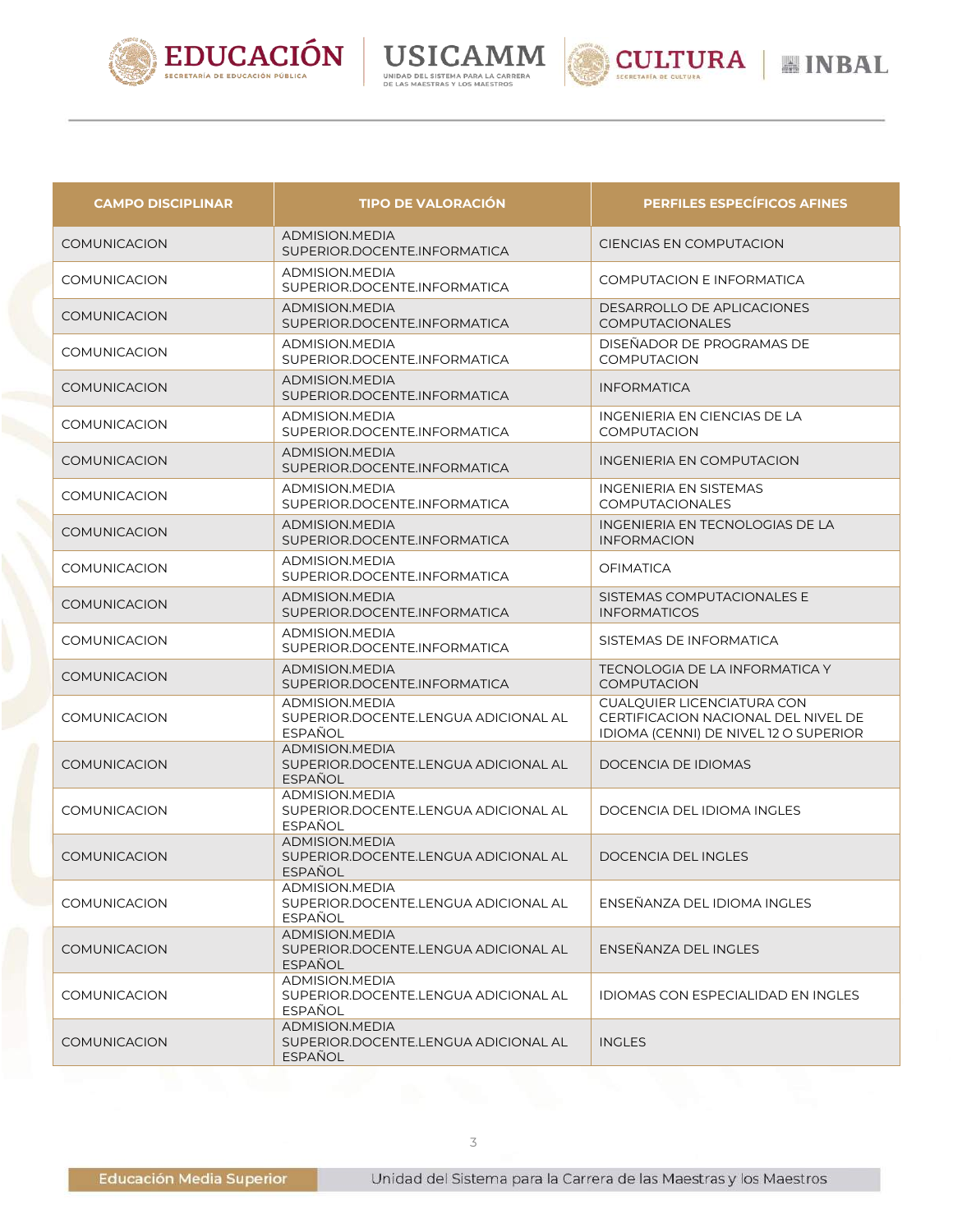





| <b>CAMPO DISCIPLINAR</b> | <b>TIPO DE VALORACIÓN</b>                                                      | <b>PERFILES ESPECÍFICOS AFINES</b>                                              |
|--------------------------|--------------------------------------------------------------------------------|---------------------------------------------------------------------------------|
| <b>COMUNICACION</b>      | <b>ADMISION.MEDIA</b><br>SUPERIOR.DOCENTE.LENGUA ADICIONAL AL<br>ESPAÑOL       | LENGUAS EXTRANJERAS INGLES                                                      |
| <b>HUMANIDADES</b>       | ADMISION.MEDIA<br>SUPERIOR.DOCENTE.FILOSOFIA/LOGICA/<br>ETICA/ ESTETICA        | <b>ARTES DRAMATICAS</b>                                                         |
| <b>HUMANIDADES</b>       | <b>ADMISION.MEDIA</b><br>SUPERIOR.DOCENTE.FILOSOFIA/LOGICA/<br>ETICA/ ESTETICA | ARTES EN TODAS SUS ESPECIALIDADES                                               |
| <b>HUMANIDADES</b>       | <b>ADMISION.MEDIA</b><br>SUPERIOR.DOCENTE.FILOSOFIA/LOGICA/<br>ETICA/ ESTETICA | <b>ARTES MUSICALES</b>                                                          |
| <b>HUMANIDADES</b>       | <b>ADMISION.MEDIA</b><br>SUPERIOR.DOCENTE.FILOSOFIA/LOGICA/<br>ETICA/ ESTETICA | <b>ARTES PLASTICAS</b>                                                          |
| <b>HUMANIDADES</b>       | ADMISION.MEDIA<br>SUPERIOR.DOCENTE.FILOSOFIA/LOGICA/<br>ETICA/ ESTETICA        | ARTES PLASTICAS EN ESCULTURA                                                    |
| <b>HUMANIDADES</b>       | ADMISION.MEDIA<br>SUPERIOR.DOCENTE.FILOSOFIA/LOGICA/<br>ETICA/ ESTETICA        | <b>ARTES VISUALES</b>                                                           |
| <b>HUMANIDADES</b>       | ADMISION.MEDIA<br>SUPERIOR.DOCENTE.FILOSOFIA/LOGICA/<br>ETICA/ ESTETICA        | ARTES VISUALES EN COMUNICACION Y<br><b>DISEÑO GRAFICO</b>                       |
| <b>HUMANIDADES</b>       | ADMISION.MEDIA<br>SUPERIOR.DOCENTE.FILOSOFIA/LOGICA/<br>ETICA/ ESTETICA        | <b>CIENCIAS HUMANAS</b>                                                         |
| <b>HUMANIDADES</b>       | <b>ADMISION.MEDIA</b><br>SUPERIOR.DOCENTE.FILOSOFIA/LOGICA/<br>ETICA/ ESTETICA | <b>CIENCIAS SOCIALES</b>                                                        |
| <b>HUMANIDADES</b>       | ADMISION.MEDIA<br>SUPERIOR.DOCENTE.FILOSOFIA/LOGICA/<br>ETICA/ ESTETICA        | <b>DANZA</b>                                                                    |
| <b>HUMANIDADES</b>       | ADMISION.MEDIA<br>SUPERIOR.DOCENTE.FILOSOFIA/LOGICA/<br>ETICA/ ESTETICA        | <b>DRAMATURGIA</b>                                                              |
| <b>HUMANIDADES</b>       | ADMISION.MEDIA<br>SUPERIOR.DOCENTE.FILOSOFIA/LOGICA/<br>ETICA/ ESTETICA        | <b>EDUCACION</b>                                                                |
| <b>HUMANIDADES</b>       | ADMISION.MEDIA<br>SUPERIOR.DOCENTE.FILOSOFIA/LOGICA/<br>ETICA/ ESTETICA        | EDUCACION BASADA EN COMPETENCIAS                                                |
| <b>HUMANIDADES</b>       | ADMISION.MEDIA<br>SUPERIOR.DOCENTE.FILOSOFIA/LOGICA/<br>ETICA/ ESTETICA        | EDUCACION MEDIA SUPERIOR EN FILOSOFIA                                           |
| <b>HUMANIDADES</b>       | ADMISION.MEDIA<br>SUPERIOR.DOCENTE.FILOSOFIA/LOGICA/<br>ETICA/ ESTETICA        | EDUCACION MEDIA SUPERIOR<br>ESPECIALIZADA EN FORMACION CIVICA Y<br><b>ETICA</b> |
| <b>HUMANIDADES</b>       | ADMISION.MEDIA<br>SUPERIOR.DOCENTE.FILOSOFIA/LOGICA/<br>ETICA/ ESTETICA        | <b>EDUCACION MEDIA SUPERIOR</b><br>ESPECIALIZADA EN HISTORIA Y CIVISMO          |
| <b>HUMANIDADES</b>       | ADMISION.MEDIA<br>SUPERIOR.DOCENTE.FILOSOFIA/LOGICA/<br>ETICA/ ESTETICA        | <b>ESCULTURA</b>                                                                |
| <b>HUMANIDADES</b>       | ADMISION.MEDIA<br>SUPERIOR.DOCENTE.FILOSOFIA/LOGICA/<br>ETICA/ ESTETICA        | <b>ESTETICA</b>                                                                 |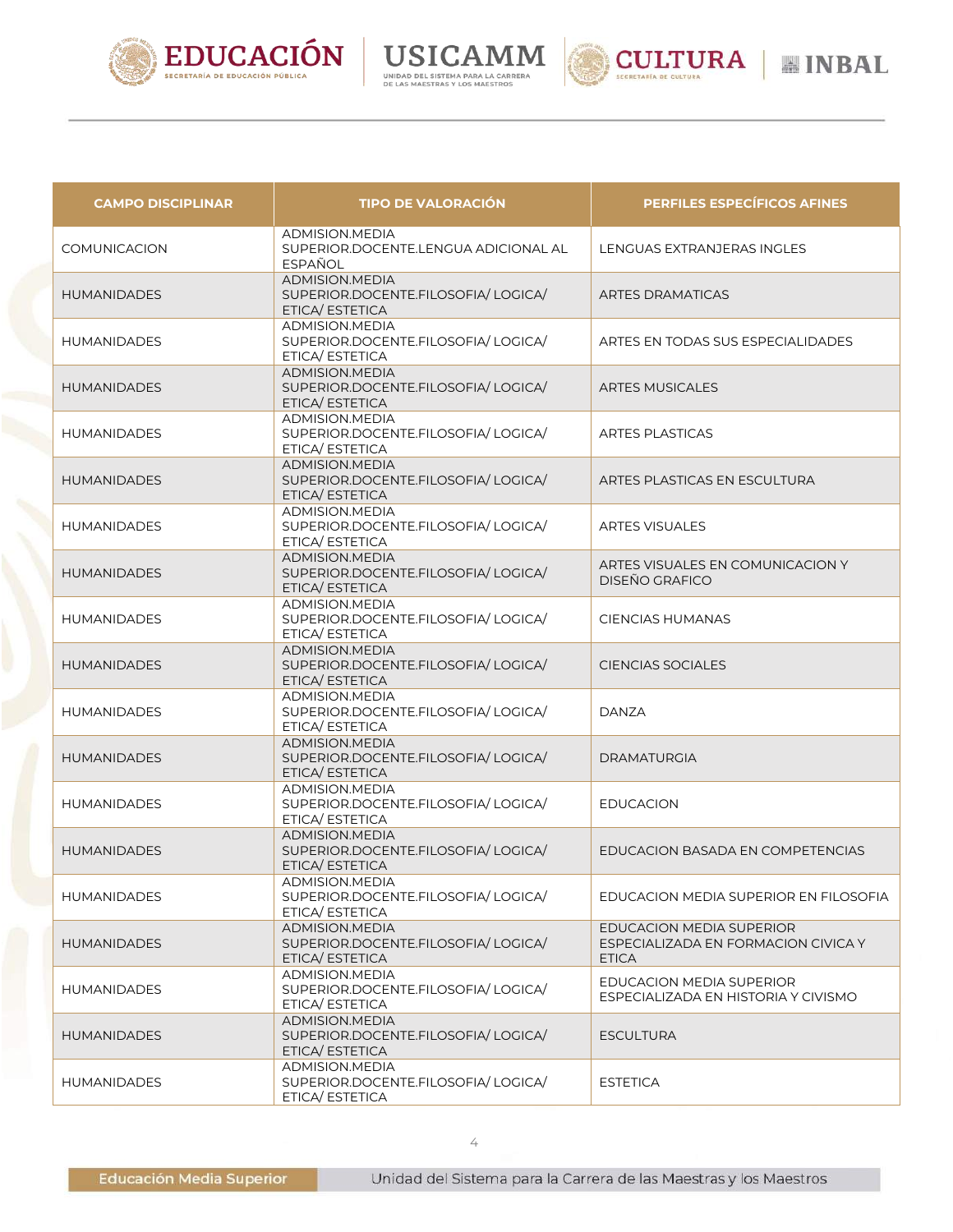





| <b>CAMPO DISCIPLINAR</b> | <b>TIPO DE VALORACIÓN</b>                                                       | <b>PERFILES ESPECÍFICOS AFINES</b>                                                  |
|--------------------------|---------------------------------------------------------------------------------|-------------------------------------------------------------------------------------|
| <b>HUMANIDADES</b>       | <b>ADMISION, MEDIA</b><br>SUPERIOR.DOCENTE.FILOSOFIA/LOGICA/<br>ETICA/ ESTETICA | ESTETICA Y ARTE                                                                     |
| <b>HUMANIDADES</b>       | ADMISION.MEDIA<br>SUPERIOR.DOCENTE.FILOSOFIA/LOGICA/<br>ETICA/ESTETICA          | <b>ETICA</b>                                                                        |
| <b>HUMANIDADES</b>       | <b>ADMISION.MEDIA</b><br>SUPERIOR.DOCENTE.FILOSOFIA/LOGICA/<br>ETICA/ ESTETICA  | FILOLOGIA Y LITERATURA                                                              |
| <b>HUMANIDADES</b>       | ADMISION.MEDIA<br>SUPERIOR.DOCENTE.FILOSOFIA/LOGICA/<br>ETICA/ ESTETICA         | <b>FILOSOFIA</b>                                                                    |
| <b>HUMANIDADES</b>       | <b>ADMISION.MEDIA</b><br>SUPERIOR.DOCENTE.FILOSOFIA/LOGICA/<br>ETICA/ ESTETICA  | <b>FILOSOFIA Y LETRAS</b>                                                           |
| <b>HUMANIDADES</b>       | ADMISION.MEDIA<br>SUPERIOR.DOCENTE.FILOSOFIA/LOGICA/<br>ETICA/ ESTETICA         | FILOSOFIA Y LITERATURA                                                              |
| <b>HUMANIDADES</b>       | <b>ADMISION.MEDIA</b><br>SUPERIOR.DOCENTE.FILOSOFIA/LOGICA/<br>ETICA/ ESTETICA  | <b>HUMANIDADES</b>                                                                  |
| <b>HUMANIDADES</b>       | ADMISION.MEDIA<br>SUPERIOR.DOCENTE.FILOSOFIA/LOGICA/<br>ETICA/ ESTETICA         | <b>HUMANIDADES Y FILOSOFIA</b>                                                      |
| <b>HUMANIDADES</b>       | <b>ADMISION, MEDIA</b><br>SUPERIOR.DOCENTE.FILOSOFIA/LOGICA/<br>ETICA/ ESTETICA | LICENCIATURA EN ARTES VISUALES                                                      |
| <b>HUMANIDADES</b>       | ADMISION.MEDIA<br>SUPERIOR.DOCENTE.FILOSOFIA/LOGICA/<br>ETICA/ ESTETICA         | LICENCIATURA EN EDUCACION CON<br>ESPECIALIDAD EN FORMACION CIVICA Y<br><b>ETICA</b> |
| <b>HUMANIDADES</b>       | ADMISION.MEDIA<br>SUPERIOR.DOCENTE.FILOSOFIA/LOGICA/<br>ETICA/ ESTETICA         | LICENCIATURA EN EDUCACION SECUNDARIA<br><b>FORMACION CIVICA</b>                     |
| <b>HUMANIDADES</b>       | ADMISION.MEDIA<br>SUPERIOR.DOCENTE.FILOSOFIA/LOGICA/<br>ETICA/ ESTETICA         | LICENCIATURA EN EDUCACION SECUNDARIA<br>FORMACION CIVICA Y ETICA                    |
| <b>HUMANIDADES</b>       | ADMISION.MEDIA<br>SUPERIOR.DOCENTE.FILOSOFIA/LOGICA/<br>ETICA/ ESTETICA         | <b>MUSICA</b>                                                                       |
| <b>HUMANIDADES</b>       | ADMISION.MEDIA<br>SUPERIOR.DOCENTE.FILOSOFIA/LOGICA/<br>ETICA/ ESTETICA         | <b>PINTURA</b>                                                                      |
| <b>HUMANIDADES</b>       | ADMISION.MEDIA<br>SUPERIOR.DOCENTE.FILOSOFIA/LOGICA/<br>ETICA/ ESTETICA         | <b>TEATRO</b>                                                                       |
| <b>HUMANIDADES</b>       | ADMISION.MEDIA<br>SUPERIOR.DOCENTE.LITERATURA                                   | <b>ARTE DRAMATICO</b>                                                               |
| <b>HUMANIDADES</b>       | ADMISION.MEDIA<br>SUPERIOR.DOCENTE.LITERATURA                                   | <b>ARTES DRAMATICAS</b>                                                             |
| <b>HUMANIDADES</b>       | ADMISION.MEDIA<br>SUPERIOR.DOCENTE.LITERATURA                                   | <b>CREACION LITERARIA</b>                                                           |
| <b>HUMANIDADES</b>       | ADMISION.MEDIA<br>SUPERIOR.DOCENTE.LITERATURA                                   | DOCENCIA DE LA LENGUA Y LITERATURA                                                  |
| <b>HUMANIDADES</b>       | ADMISION.MEDIA<br>SUPERIOR.DOCENTE.LITERATURA                                   | EDUCACION EN EL AREA DE ESPAÑOL Y<br>LITERATURA                                     |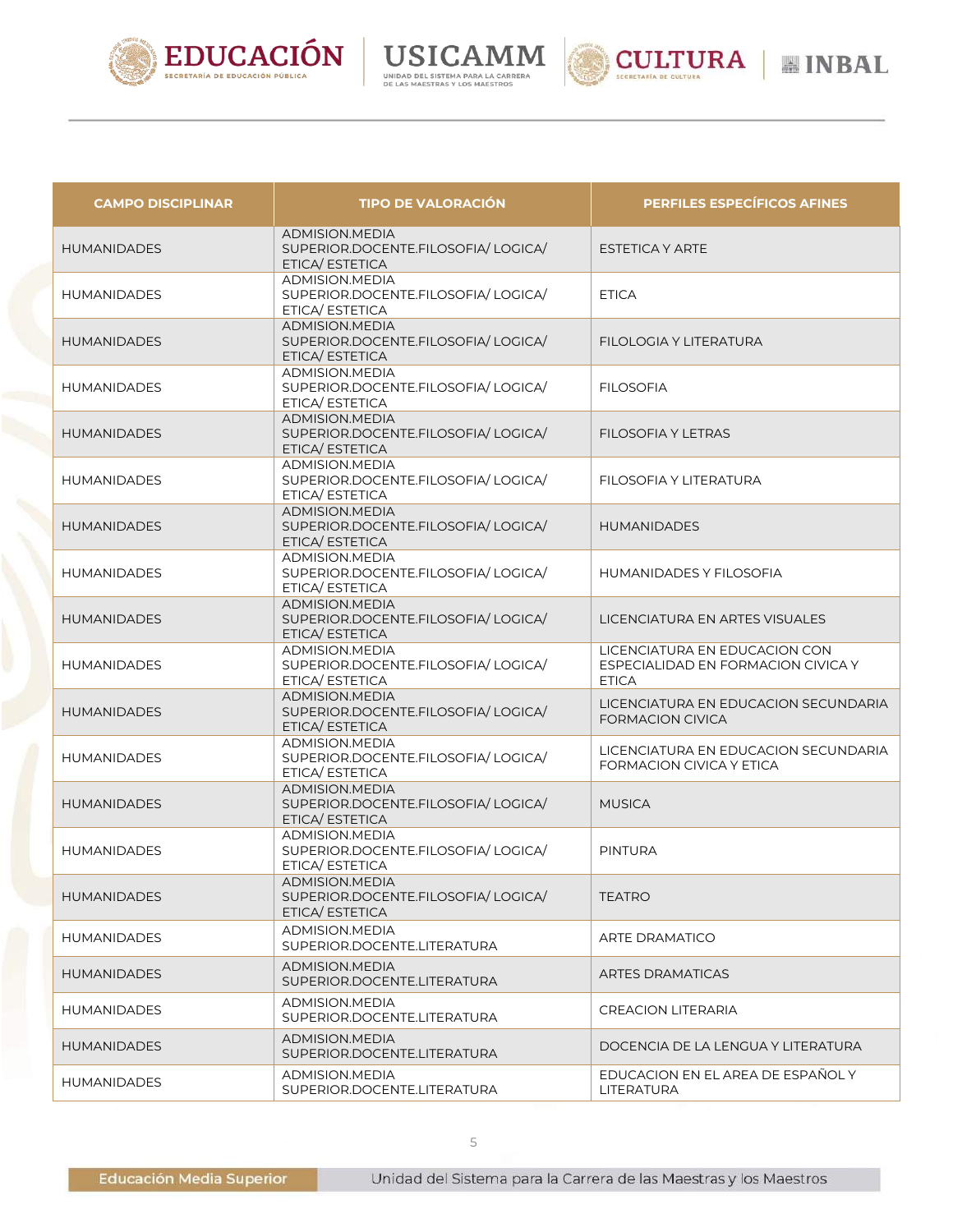





| <b>CAMPO DISCIPLINAR</b> | <b>TIPO DE VALORACIÓN</b>                             | <b>PERFILES ESPECÍFICOS AFINES</b>                                                  |
|--------------------------|-------------------------------------------------------|-------------------------------------------------------------------------------------|
| <b>HUMANIDADES</b>       | ADMISION.MEDIA<br>SUPERIOR.DOCENTE.LITERATURA         | EDUCACION EN LENGUA Y LITERATURA                                                    |
| <b>HUMANIDADES</b>       | ADMISION.MEDIA<br>SUPERIOR.DOCENTE.LITERATURA         | EDUCACION MEDIA SUPERIOR CON<br>ESPECIALIDAD EN LITERATURA ESPAÑOLA                 |
| <b>HUMANIDADES</b>       | <b>ADMISION.MEDIA</b><br>SUPERIOR.DOCENTE.LITERATURA  | ENSEÑANZA DE LA LENGUA Y LITERATURA                                                 |
| <b>HUMANIDADES</b>       | ADMISION.MEDIA<br>SUPERIOR.DOCENTE.LITERATURA         | ENSEÑANZA DEL ESPAÑOL Y LITERATURA                                                  |
| <b>HUMANIDADES</b>       | <b>ADMISION, MEDIA</b><br>SUPERIOR.DOCENTE.LITERATURA | <b>ESTUDIOS LITERARIOS</b>                                                          |
| <b>HUMANIDADES</b>       | ADMISION.MEDIA<br>SUPERIOR.DOCENTE.LITERATURA         | FILOSOFIA Y LITERATURA                                                              |
| <b>HUMANIDADES</b>       | ADMISION.MEDIA<br>SUPERIOR.DOCENTE.LITERATURA         | <b>LETRAS</b>                                                                       |
| <b>HUMANIDADES</b>       | ADMISION.MEDIA<br>SUPERIOR.DOCENTE.LITERATURA         | LETRAS CLASICAS                                                                     |
| <b>HUMANIDADES</b>       | ADMISION.MEDIA<br>SUPERIOR.DOCENTE.LITERATURA         | LETRAS E HISTORIA HISPANICAS                                                        |
| <b>HUMANIDADES</b>       | ADMISION.MEDIA<br>SUPERIOR.DOCENTE.LITERATURA         | LETRAS ESPAÑOLAS, HISPANICAS,<br>LATINOAMERICANAS. HISPANOAMERICANAS<br>O MEXICANAS |
| <b>HUMANIDADES</b>       | ADMISION.MEDIA<br>SUPERIOR.DOCENTE.LITERATURA         | LETRAS HUMANAS                                                                      |
| <b>HUMANIDADES</b>       | ADMISION.MEDIA<br>SUPERIOR.DOCENTE.LITERATURA         | LETRAS LATINOAMERICANAS                                                             |
| <b>HUMANIDADES</b>       | <b>ADMISION.MEDIA</b><br>SUPERIOR.DOCENTE.LITERATURA  | <b>LETRAS MEXICANAS</b>                                                             |
| <b>HUMANIDADES</b>       | ADMISION.MEDIA<br>SUPERIOR.DOCENTE.LITERATURA         | LICENCIATURA EN CIENCIAS DE LA<br>COMUNICACION                                      |
| <b>HUMANIDADES</b>       | ADMISION.MEDIA<br>SUPERIOR.DOCENTE.LITERATURA         | LICENCIATURA EN COMUNICACION Y<br><b>GESTION CULTURAL</b>                           |
| <b>HUMANIDADES</b>       | ADMISION.MEDIA<br>SUPERIOR.DOCENTE.LITERATURA         | LICENCIATURA EN EDUCACION SECUNDARIA<br><b>ESPAÑOL</b>                              |
| <b>HUMANIDADES</b>       | <b>ADMISION.MEDIA</b><br>SUPERIOR.DOCENTE.LITERATURA  | LICENCIATURA EN LITERATURA                                                          |
| <b>HUMANIDADES</b>       | ADMISION.MEDIA<br>SUPERIOR.DOCENTE.LITERATURA         | <b>LITERATURA</b>                                                                   |
| <b>HUMANIDADES</b>       | ADMISION.MEDIA<br>SUPERIOR.DOCENTE.LITERATURA         | LITERATURA DRAMATICA Y TEATRO                                                       |
| HUMANIDADES              | ADMISION, MEDIA<br>SUPERIOR.DOCENTE.LITERATURA        | LITERATURA EN TODAS SUS ESPECIALIDADES                                              |
| <b>HUMANIDADES</b>       | <b>ADMISION.MEDIA</b><br>SUPERIOR.DOCENTE.LITERATURA  | LITERATURA HISPANICA                                                                |
| <b>HUMANIDADES</b>       | ADMISION.MEDIA<br>SUPERIOR.DOCENTE.LITERATURA         | LITERATURA HISPANOAMERICANA                                                         |
| HUMANIDADES              | ADMISION.MEDIA<br>SUPERIOR.DOCENTE.LITERATURA         | LITERATURA HISPANOMEXICANA                                                          |
| HUMANIDADES              | ADMISION.MEDIA<br>SUPERIOR.DOCENTE.LITERATURA         | LITERATURA IBEROAMERICANA                                                           |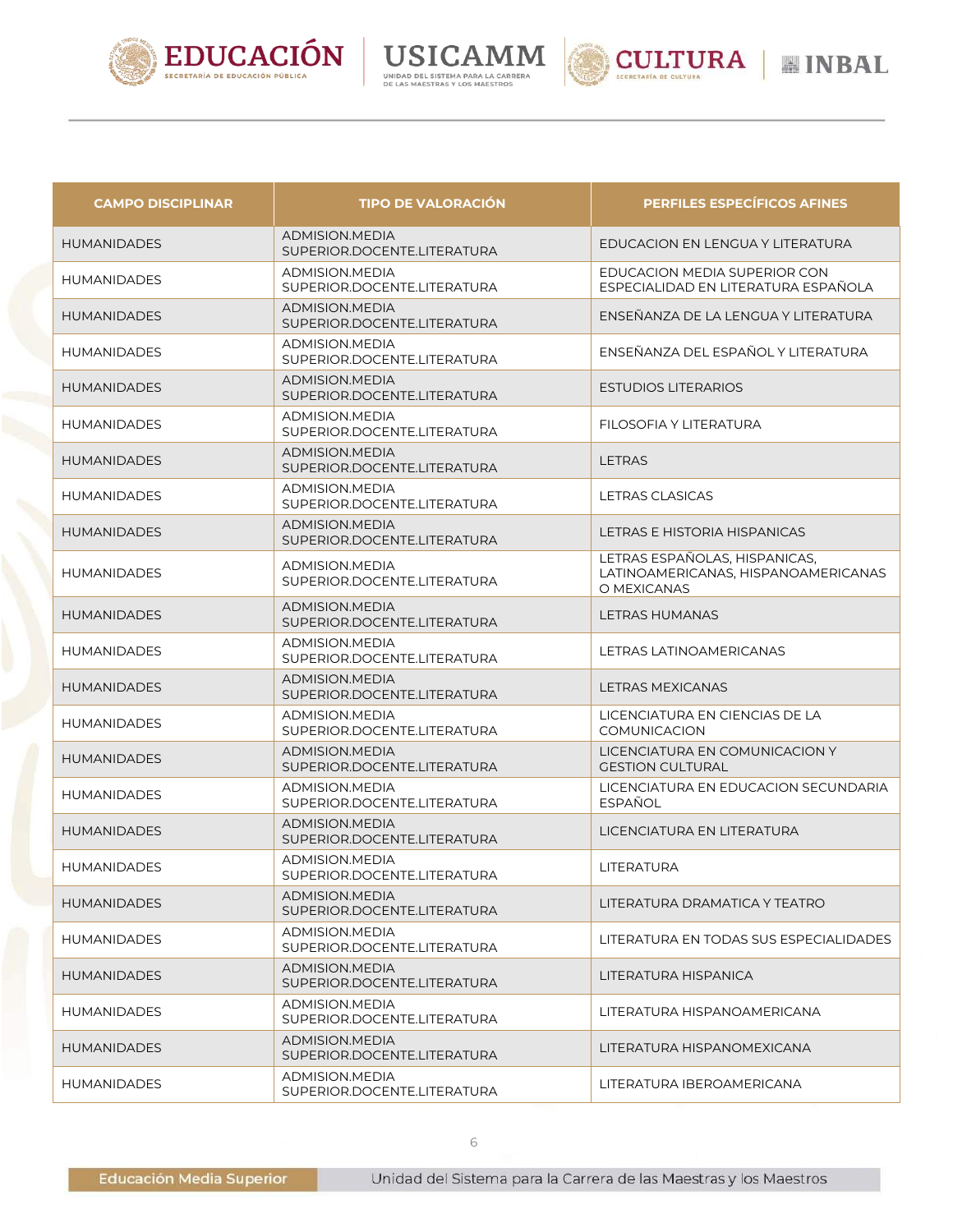







| <b>CAMPO DISCIPLINAR</b> | <b>TIPO DE VALORACIÓN</b>                             | <b>PERFILES ESPECÍFICOS AFINES</b>                             |
|--------------------------|-------------------------------------------------------|----------------------------------------------------------------|
| <b>HUMANIDADES</b>       | ADMISION.MEDIA<br>SUPERIOR.DOCENTE.LITERATURA         | LITERATURA LATINOAMERICANA                                     |
| <b>HUMANIDADES</b>       | ADMISION.MEDIA<br>SUPERIOR.DOCENTE.LITERATURA         | LITERATURA UNIVERSAL                                           |
| <b>HUMANIDADES</b>       | ADMISION.MEDIA<br>SUPERIOR.DOCENTE.LITERATURA         | LITERATURA Y CIENCIAS DEL LENGUAJE                             |
| <b>HUMANIDADES</b>       | ADMISION.MEDIA<br>SUPERIOR.DOCENTE.LITERATURA         | LITERATURA Y LINGUISTICA                                       |
| <b>HUMANIDADES</b>       | ADMISION.MEDIA<br>SUPERIOR.DOCENTE.LITERATURA         | LITERATURAS HISPANICAS                                         |
| <b>HUMANIDADES</b>       | ADMISION.MEDIA<br>SUPERIOR.DOCENTE.LITERATURA         | <b>TEATRO</b>                                                  |
| <b>MATEMATICAS</b>       | <b>ADMISION.MEDIA</b><br>SUPERIOR.DOCENTE.MATEMATICAS | <b>ACTUARIA</b>                                                |
| <b>MATEMATICAS</b>       | ADMISION.MEDIA<br>SUPERIOR.DOCENTE.MATEMATICAS        | <b>ARQUITECTURA</b>                                            |
| <b>MATEMATICAS</b>       | ADMISION.MEDIA<br>SUPERIOR.DOCENTE.MATEMATICAS        | CIENCIAS DE LA EDUCACION CON TERMINAL<br>EN FISICO MATEMATICAS |
| <b>MATEMATICAS</b>       | ADMISION, MEDIA<br>SUPERIOR.DOCENTE.MATEMATICAS       | CIENCIAS DE LA INGENIERIA                                      |
| <b>MATEMATICAS</b>       | ADMISION.MEDIA<br>SUPERIOR.DOCENTE.MATEMATICAS        | <b>CIENCIAS FISICO MATEMATICAS</b>                             |
| <b>MATEMATICAS</b>       | ADMISION.MEDIA<br>SUPERIOR.DOCENTE.MATEMATICAS        | <b>CIENCIAS MATEMATICAS</b>                                    |
| <b>MATEMATICAS</b>       | ADMISION.MEDIA<br>SUPERIOR.DOCENTE.MATEMATICAS        | DOCENCIA DE LAS MATEMATICAS                                    |
| <b>MATEMATICAS</b>       | ADMISION.MEDIA<br>SUPERIOR.DOCENTE.MATEMATICAS        | <b>ECONOMIA</b>                                                |
| <b>MATEMATICAS</b>       | <b>ADMISION.MEDIA</b><br>SUPERIOR.DOCENTE.MATEMATICAS | EDUCACION CON ESPECIALIDAD EN<br><b>MATEMATICAS</b>            |
| <b>MATEMATICAS</b>       | ADMISION.MEDIA<br>SUPERIOR.DOCENTE.MATEMATICAS        | EDUCACION EN MATEMATICAS                                       |
| <b>MATEMATICAS</b>       | ADMISION.MEDIA<br>SUPERIOR.DOCENTE.MATEMATICAS        | EDUCACION MEDIA SUPERIOR CON<br>ESPECIALIDAD EN MATEMATICAS    |
| <b>MATEMATICAS</b>       | ADMISION.MEDIA<br>SUPERIOR.DOCENTE.MATEMATICAS        | ENSEÑANZA DE LAS MATEMATICAS                                   |
| <b>MATEMATICAS</b>       | ADMISION.MEDIA<br>SUPERIOR.DOCENTE.MATEMATICAS        | <b>ESTADISTICA</b>                                             |
| <b>MATEMATICAS</b>       | ADMISION.MEDIA<br>SUPERIOR.DOCENTE.MATEMATICAS        | <b>FISICA</b>                                                  |
| <b>MATEMATICAS</b>       | ADMISION.MEDIA<br>SUPERIOR.DOCENTE.MATEMATICAS        | FISICA Y MATEMATICAS                                           |
| <b>MATEMATICAS</b>       | ADMISION.MEDIA<br>SUPERIOR.DOCENTE.MATEMATICAS        | FISICO MATEMATICO                                              |
| <b>MATEMATICAS</b>       | ADMISION.MEDIA<br>SUPERIOR.DOCENTE.MATEMATICAS        | <b>INGENIERIA ARQUITECTO</b>                                   |
| <b>MATEMATICAS</b>       | ADMISION.MEDIA<br>SUPERIOR.DOCENTE.MATEMATICAS        | <b>INGENIERIA CIVIL</b>                                        |